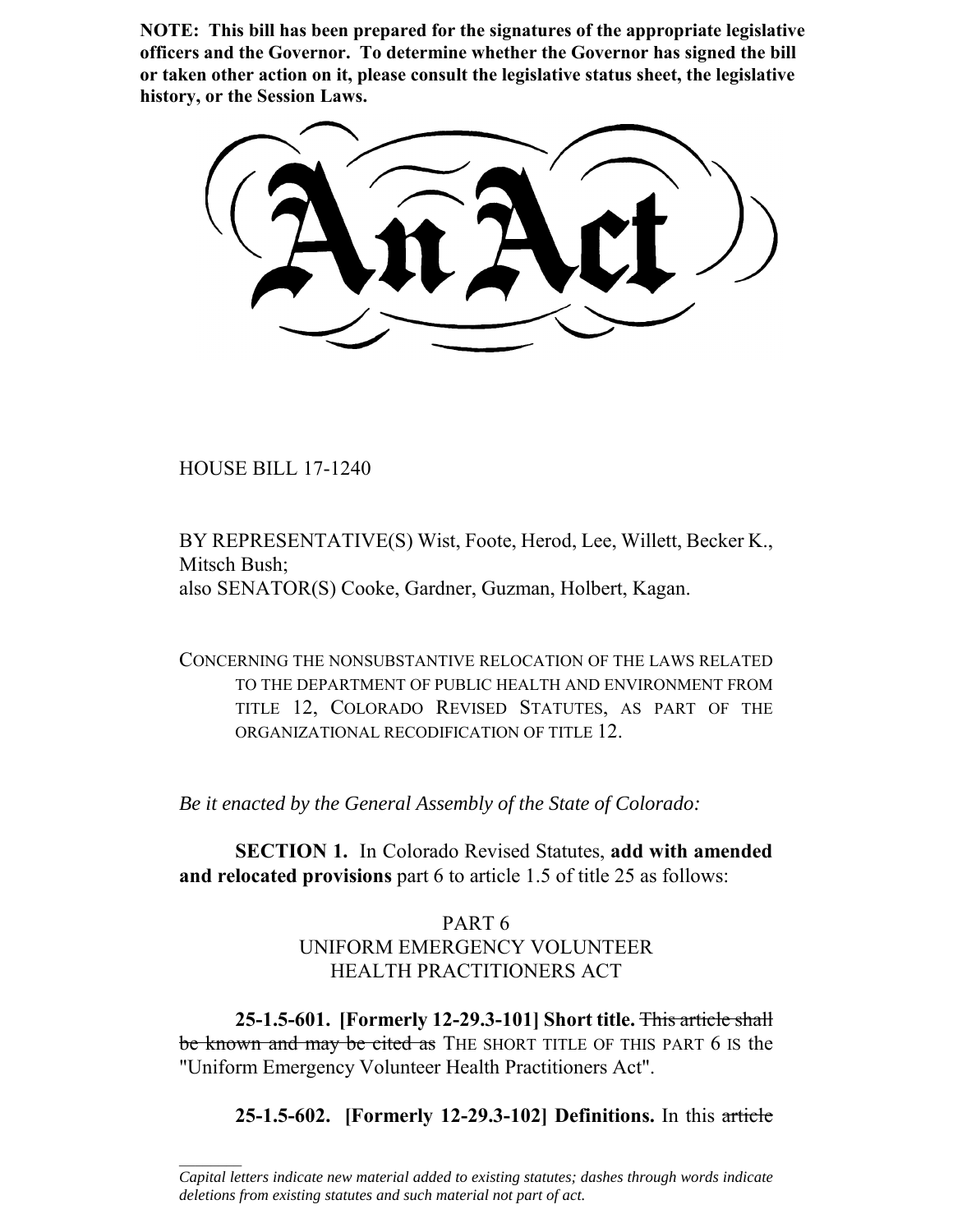PART 6:

(1) "Disaster management agency" means the department of public health and environment.

(2) "Disaster relief organization" means an entity that provides emergency or disaster relief services that include health or veterinary services provided by volunteer health practitioners and that:

(A) Is designated or recognized as a provider of those services pursuant to a disaster response and recovery plan adopted by an agency of the federal government or the disaster management agency; or

(B) Regularly plans and conducts its activities in coordination with an agency of the federal government or the disaster management agency.

(3) "Emergency" means an event or condition that is an emergency, disaster, incident of bioterrorism, emergency epidemic, pandemic influenza, or other public health emergency under section 24-33.5-704. C.R.S.

(4) "Emergency declaration" means a declaration of emergency issued by the governor pursuant to section 24-33.5-704. C.R.S.

(5) "Emergency management assistance compact" means the interstate compact approved by congress by Pub.L. 104-321, 110 Stat. 3877, part 29 of article 60 of title 24. C.R.S.

(6) "Entity" means a person other than an individual.

(7) "Health facility" means an entity licensed under the laws of this or another state to provide health or veterinary services.

(8) "Health practitioner" means an individual licensed under the laws of this or another state to provide health or veterinary services.

(9) "Health services" means the provision of treatment, care, advice or guidance, or other services, or supplies, related to the health or death of individuals or human populations, to the extent necessary to respond to an emergency, including: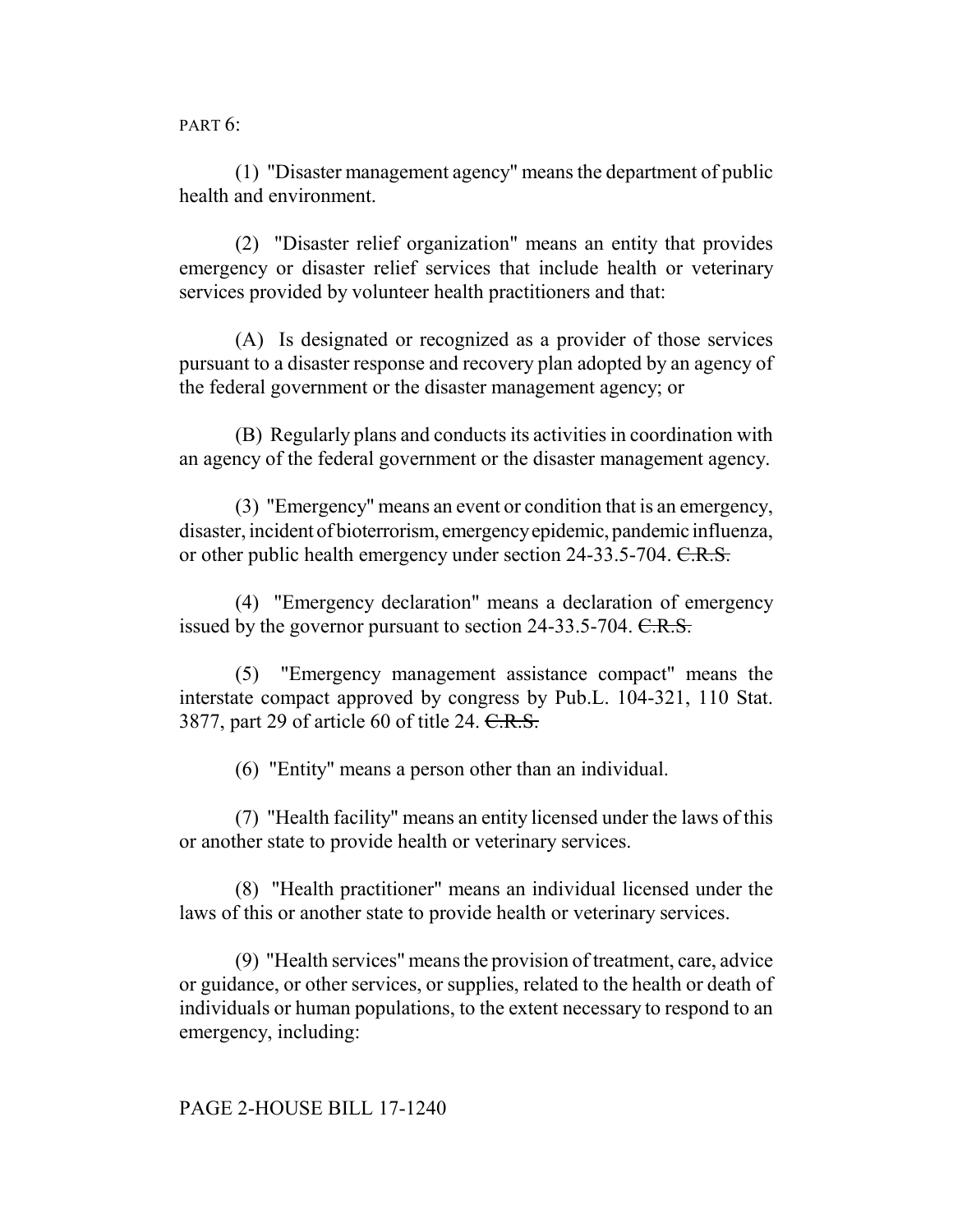(A) The following, concerning the physical or mental condition or functional status of an individual or affecting the structure or function of the body:

(i) Preventive, diagnostic, therapeutic, rehabilitative, maintenance, or palliative care; and

(ii) Counseling, assessment, procedures, or other services;

(B) Sale or dispensing of a drug, a device, equipment, or another item to an individual in accordance with a prescription; and

(C) Funeral, cremation, cemetery, or other mortuary services.

(10) "Host entity" means an entity operating in this state which THAT uses volunteer health practitioners to respond to an emergency.

(11) "License" means authorization by a state to engage in health or veterinary services that are unlawful without the authorization. The term includes authorization under the laws of this state to an individual to provide health or veterinary services based upon a national certification issued by a public or private entity.

(12) "Person" means an individual, corporation, business trust, trust, partnership, limited liability company, association, joint venture, public corporation, government or governmental subdivision, agency, or instrumentality, or any other legal or commercial entity.

(13) "Scope of practice" means the extent of the authorization to provide health or veterinary services granted to a health practitioner by a license issued to the practitioner in the state in which the principal part of the practitioner's services are rendered, including any conditions imposed by the licensing authority.

(14) "State" means a state of the United States, the District of Columbia, Puerto Rico, the United States Virgin Islands, or any territory or insular possession subject to the jurisdiction of the United States.

(15) "Veterinary services" means the provision of treatment, care, advice or guidance, or other services, or supplies, related to the health or

#### PAGE 3-HOUSE BILL 17-1240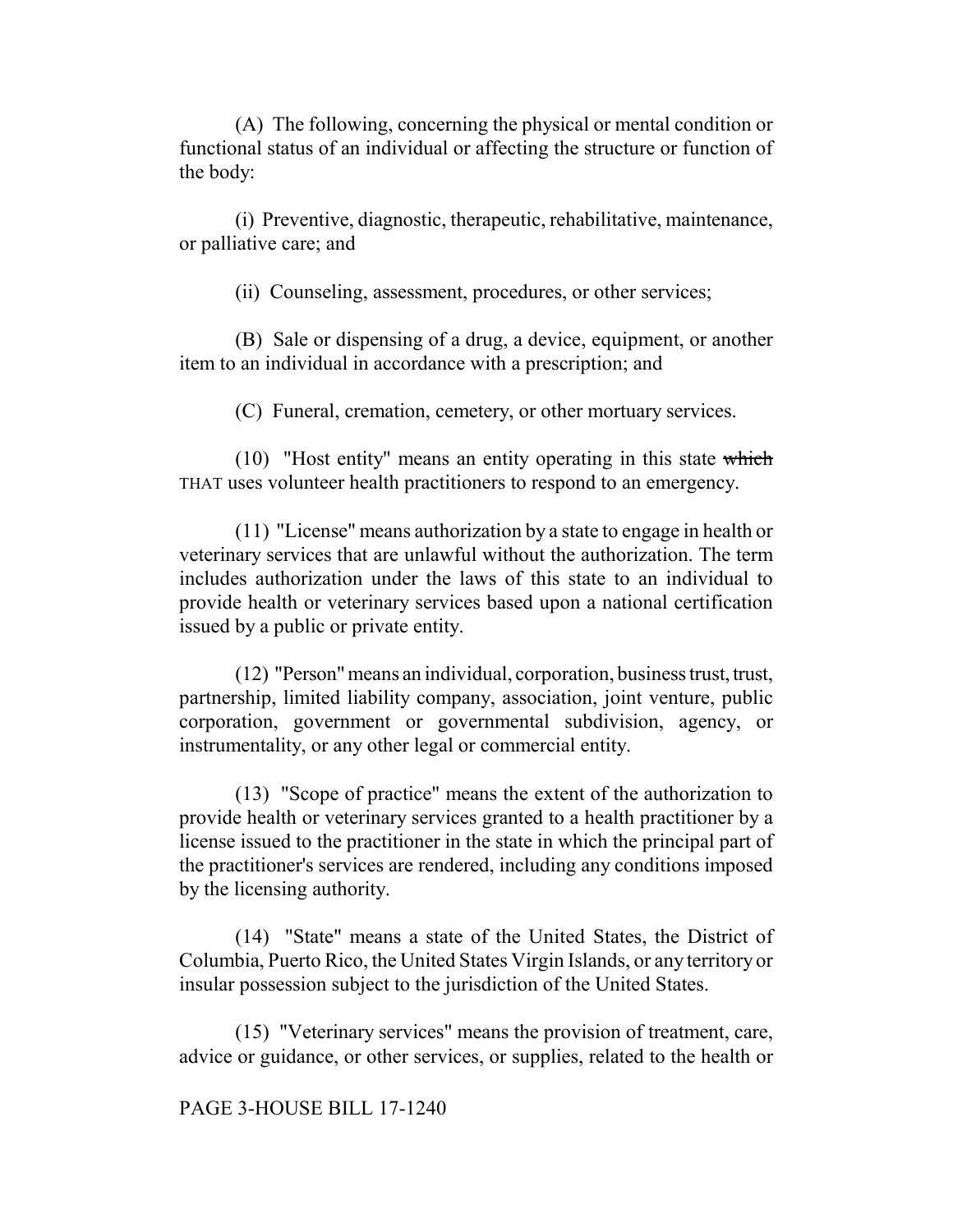death of an animal or to animal populations, to the extent necessary to respond to an emergency, including:

(A) Diagnosis, treatment, or prevention of an animal disease, injury, or other physical or mental condition by the prescription, administration, or dispensing of vaccine, medicine, surgery, or therapy;

(B) Use of a procedure for reproductive management; and

(C) Monitoring and treatment of animal populations for diseases that have spread or demonstrate the potential to spread to humans.

(16) "Volunteer health practitioner" means a health practitioner who provides health or veterinary services, whether or not the practitioner receives compensation for those services. The term does not include a practitioner who receives compensation pursuant to a preexisting employment relationship with a host entity or affiliate which THAT requires the practitioner to provide health services in this state, unless the practitioner is not a resident of this state and is employed by a disaster relief organization providing services in this state while an emergency declaration is in effect.

**25-1.5-603. [Formerly 12-29.3-103] Applicability to volunteer health practitioners.** This article PART 6 applies to volunteer health practitioners registered with a registration system that complies with section 12-29.3-105 25-1.5-605 and who provide health or veterinary services in this state for a host entity while an emergency declaration is in effect.

**25-1.5-604. [Formerly 12-29.3-104] Regulation of services during emergency.** (a) While an emergency declaration is in effect, the disaster management agency, in consultation with the department of agriculture with regard to veterinary services, may limit, restrict, or otherwise regulate:

(1) The duration of practice by volunteer health practitioners;

(2) The geographical areas in which volunteer health practitioners may practice;

(3) The types of volunteer health practitioners who may practice;

PAGE 4-HOUSE BILL 17-1240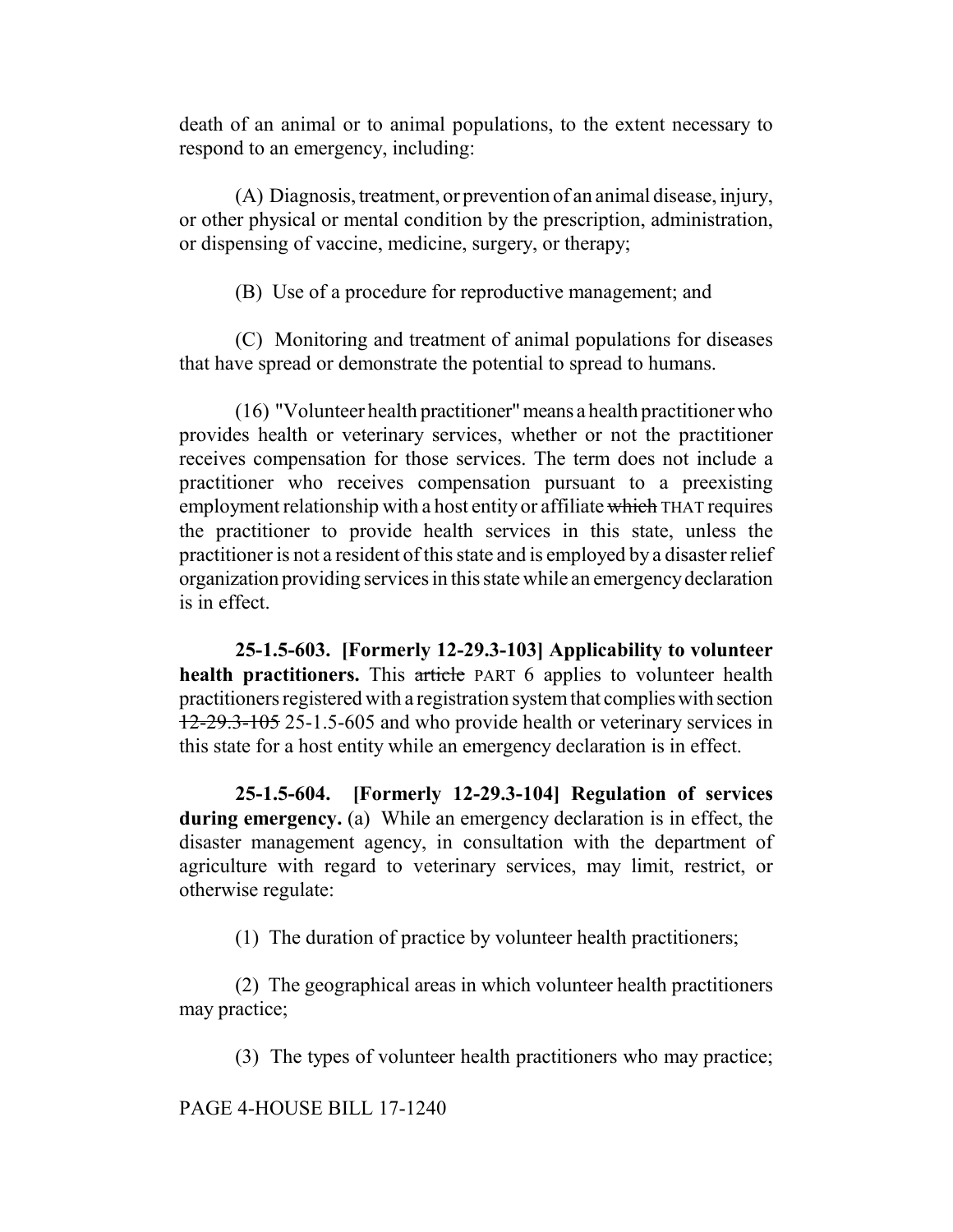(4) Any other matters necessary to coordinate effectively the provision of health or veterinary services during the emergency.

(b) An order issued pursuant to subsection (a) of this section may take effect immediately, without prior notice or comment, and is not a rule within the meaning of the "State Administrative Procedure Act", article 4 of title 24.  $C.R.S.$ 

(c) A host entity that uses volunteer health practitioners to provide health or veterinary services in this state shall:

(1) Consult and coordinate its activities with the disaster management agency and, with regard to veterinary services, the department of agriculture, to the extent practicable to provide for the efficient and effective use of volunteer health practitioners; and

(2) Comply with any laws other than this  $\frac{artrie}{}$  PART 6 relating to the management of emergency health or veterinary services, including articles 29.1 to 43 of this title TITLE 12.

**25-1.5-605. [Formerly 12-29.3-105] Volunteer health practitioner registration systems.** (a) To qualify as a volunteer health practitioner registration system, a system must:

(1) Accept applications for the registration of volunteer health practitioners before or during an emergency;

(2) Include information about the licensure and good standing of health practitioners which THAT is accessible by authorized persons;

(3) Be capable of confirming the accuracy of information concerning whether a health practitioner is licensed and in good standing before health services or veterinary services are provided under this article PART 6: and

(4) Meet one of the following conditions:

(A) Be an emergency system for advance registration of volunteer

PAGE 5-HOUSE BILL 17-1240

and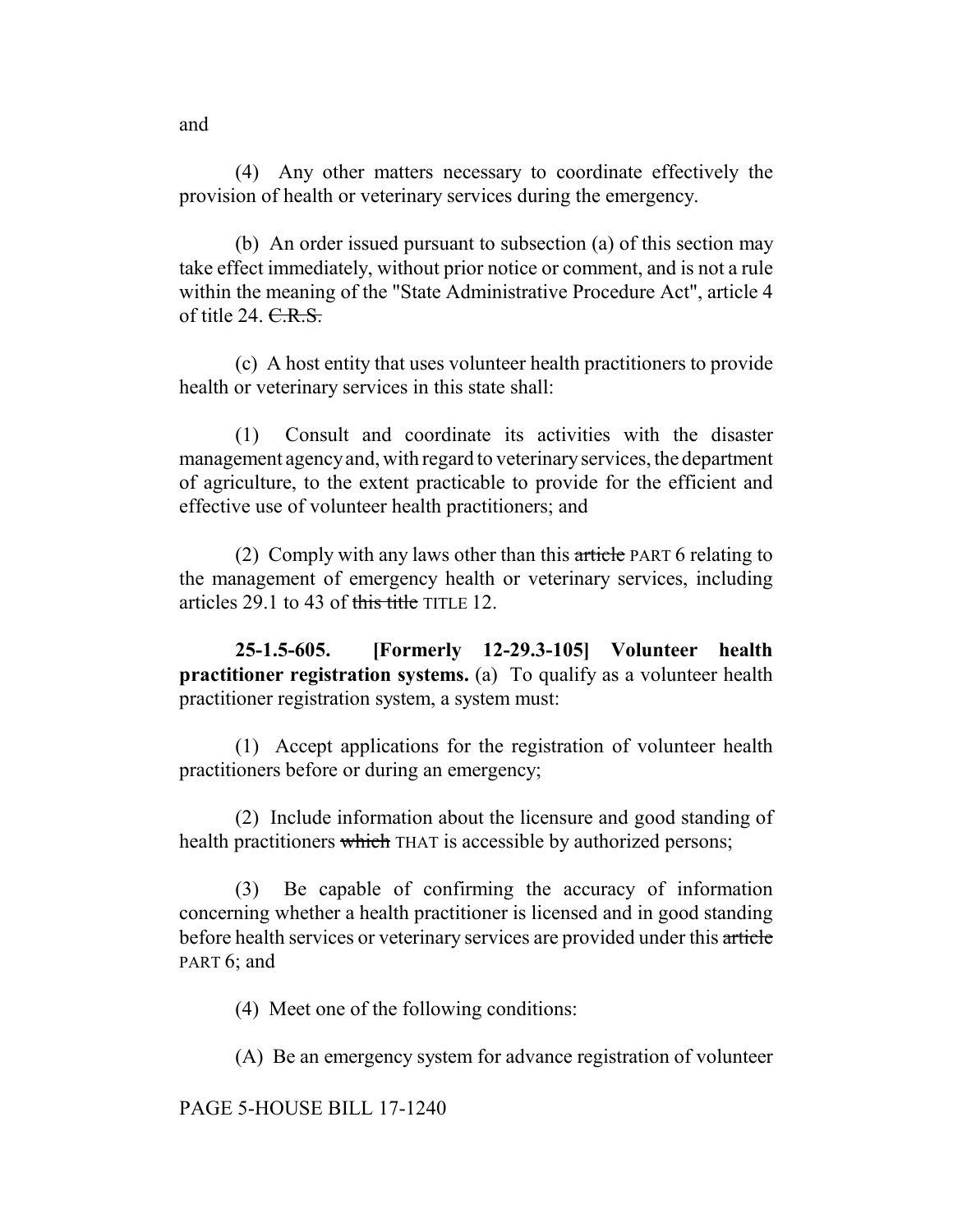health-care practitioners established by a state and funded through the health resources services administration under section 319I of the "Public Health Service Act", 42 U.S.C. sec. 247d-7b, as amended;

(B) Be a local unit consisting of trained and equipped emergency response, public health, and medical personnel formed pursuant to section 2801 of the "Public Health Service Act", 42 U.S.C. sec. 300hh, as amended;

(C) Be operated by a:

(i) Disaster relief organization;

(ii) Licensing board;

(iii) National or regional association of licensing boards or health practitioners;

(iv) Health facility that provides comprehensive inpatient and outpatient health-care services, including a tertiary care and teaching hospital; or

(v) Governmental entity; or

(D) Be designated by the disaster management agency as a registration system for purposes of this article PART 6.

(b) While an emergency declaration is in effect, the disaster management agency, a person authorized to act on behalf of the disaster management agency, or a host entity, may confirm whether volunteer health practitioners utilized in this state are registered with a registration system that complies with subsection (a) of this section. Confirmation is limited to obtaining identities of the practitioners from the system and determining whether the system indicates that the practitioners are licensed and in good standing.

(c) Upon request of a person in this state authorized under subsection (b) of this section, or a similarly authorized person in another state, a registration system located in this state shall notify the person of the identities of volunteer health practitioners and whether the practitioners are

PAGE 6-HOUSE BILL 17-1240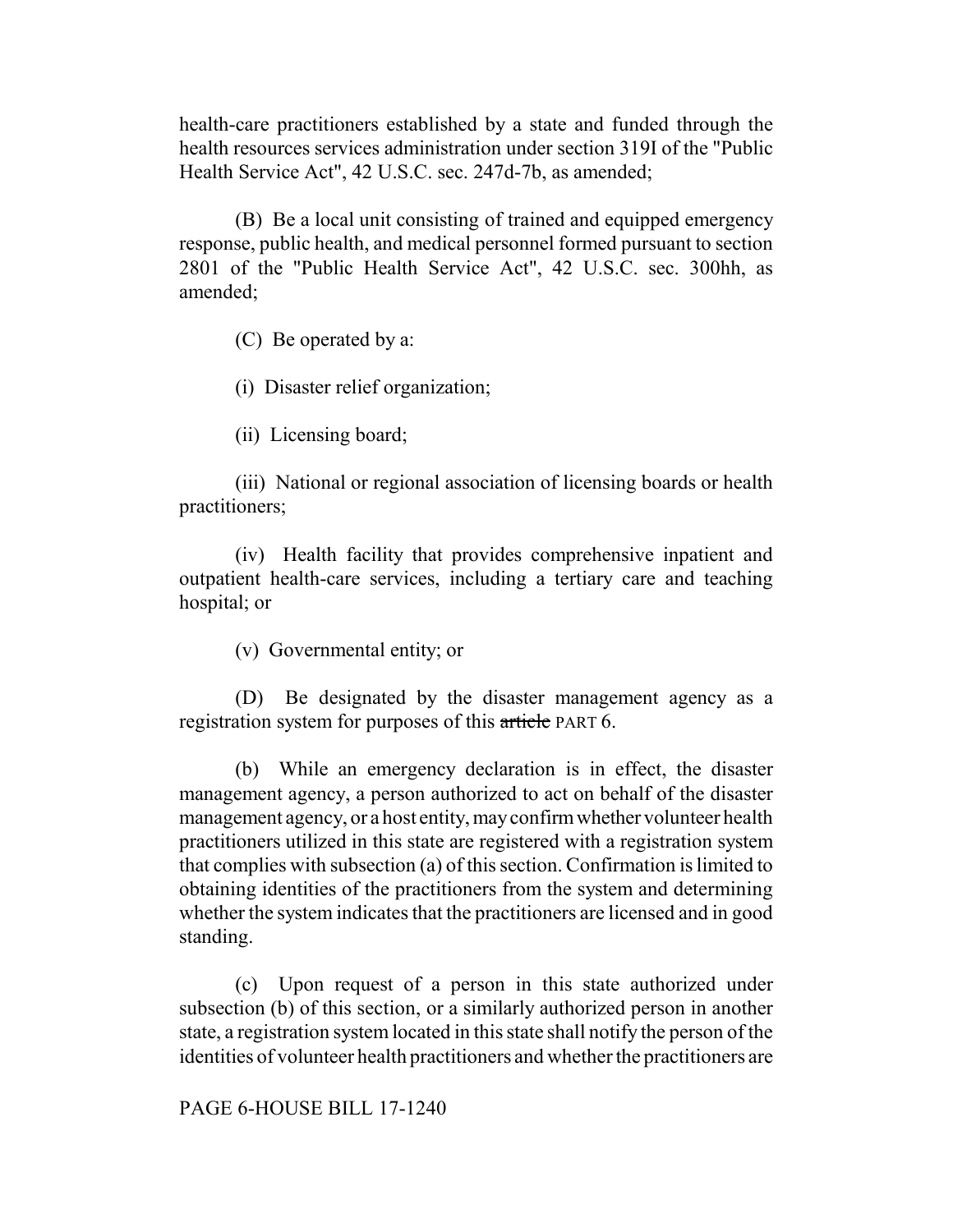licensed and in good standing.

(d) A host entity is not required to use the services of a volunteer health practitioner even if the practitioner is registered with a registration system that indicates that the practitioner is licensed and in good standing.

**25-1.5-606. [Formerly 12-29.3-106] Recognition of volunteer health practitioners licensed in other states.** (a) While an emergency declaration is in effect, a volunteer health practitioner, registered with a registration system that complies with section 12-29.3-105 25-1.5-605 and licensed and in good standing in the state upon which the practitioner's registration is based, may practice in this state to the extent authorized by this article PART 6 as if the practitioner were licensed in this state.

(b) A volunteer health practitioner qualified under subsection (a) of this section is not entitled to the protections of this article PART 6 if the practitioner is licensed in more than one state and any license of the practitioner is suspended, revoked, or subject to an agency order limiting or restricting practice privileges, or has been voluntarily terminated under threat of sanction.

**25-1.5-607. [Formerly 12-29.3-107] No effect on credentialing and privileging.** (a) In this section:

(1) "Credentialing" means obtaining, verifying, and assessing the qualifications of a health practitioner to provide treatment, care, or services in or for a health facility.

(2) "Privileging" means the authorizing by an appropriate authority, such as a governing body, of a health practitioner to provide specific treatment, care, or services at a health facility subject to limits based on factors that include license, education, training, experience, competence, health status, and specialized skill.

(b) This article PART 6 does not affect credentialing or privileging standards of a health facility and does not preclude a health facility from waiving or modifying those standards while an emergency declaration is in effect.

## **25-1.5-608. [Formerly 12-29.3-108] Provision of volunteer**

### PAGE 7-HOUSE BILL 17-1240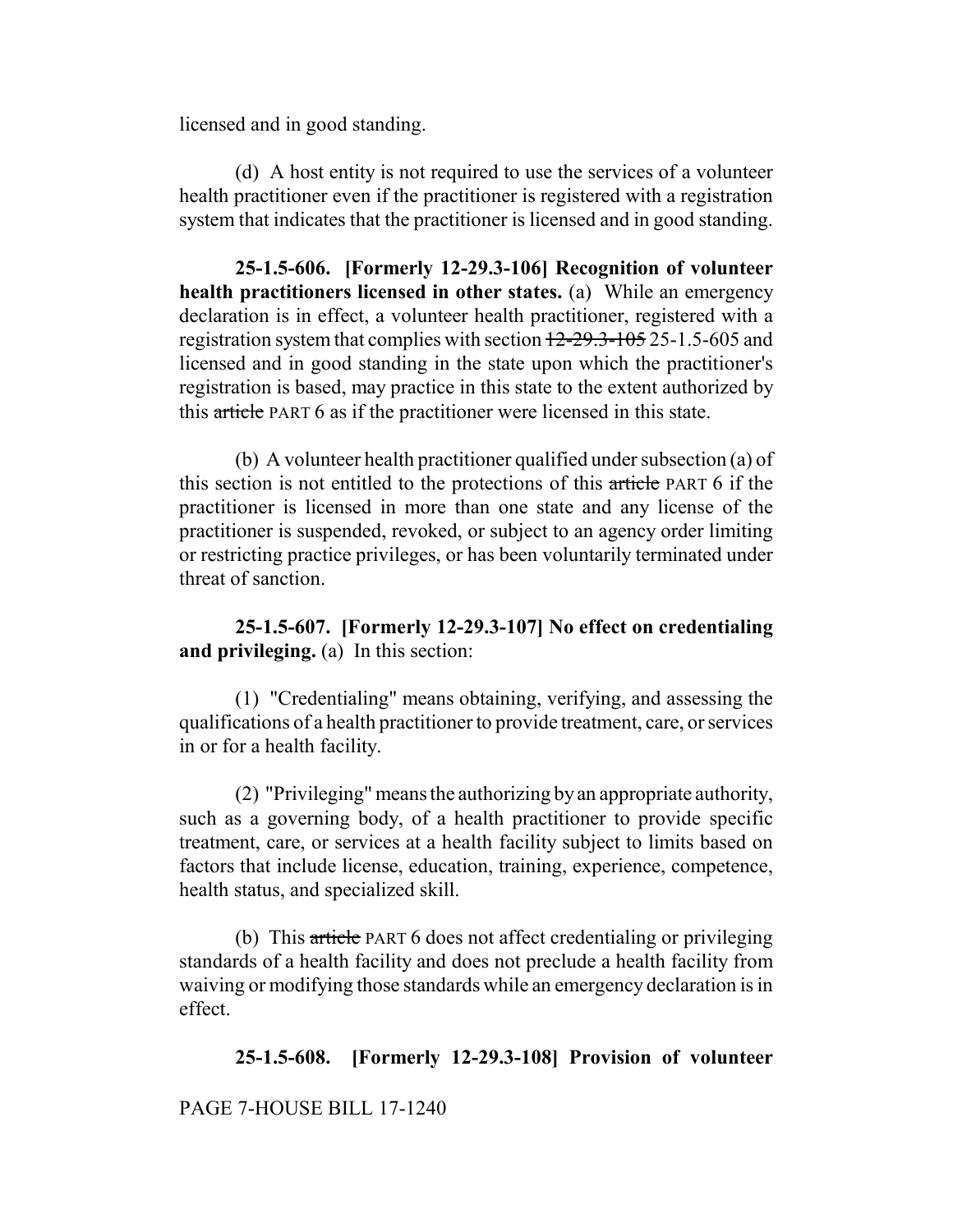**health or veterinary services - administrative sanctions.** (a) Subject to subsections (b) and (c) of this section, a volunteer health practitioner shall adhere to the scope of practice for a similarly licensed practitioner established by the licensing provisions, practice acts, or other laws of this state.

(b) Except as otherwise provided in subsection (c) of this section, this article PART 6 does not authorize a volunteer health practitioner to provide services that are outside the practitioner's scope of practice, even if a similarly licensed practitioner in this state would be permitted to provide the services.

(c) The disaster management agency may modify or restrict the health or veterinary services that volunteer health practitioners may provide pursuant to this article PART 6, and, with regard to emergencies that require only veterinary services, the department of agriculture may modify or restrict the veterinary services that volunteer health practitioners may provide pursuant to this article PART 6. An order under this subsection (c) may take effect immediately, without prior notice or comment, and is not a rule within the meaning of the "State Administrative Procedure Act", article 4 of title 24. C.R.S.

(d) A host entity may restrict the health or veterinary services that a volunteer health practitioner may provide pursuant to this article PART 6.

(e) A volunteer health practitioner does not engage in unauthorized practice unless the practitioner has reason to know of any limitation, modification, or restriction under this section or that a similarly licensed practitioner in this state would not be permitted to provide the services. A volunteer health practitioner has reason to know of a limitation, modification, or restriction or that a similarly licensed practitioner in this state would not be permitted to provide a service if:

(1) The practitioner knows the limitation, modification, or restriction exists or that a similarly licensed practitioner in this state would not be permitted to provide the service; or

(2) From all the facts and circumstances known to the practitioner at the relevant time, a reasonable person would conclude that the limitation, modification, or restriction exists or that a similarly licensed practitioner in

### PAGE 8-HOUSE BILL 17-1240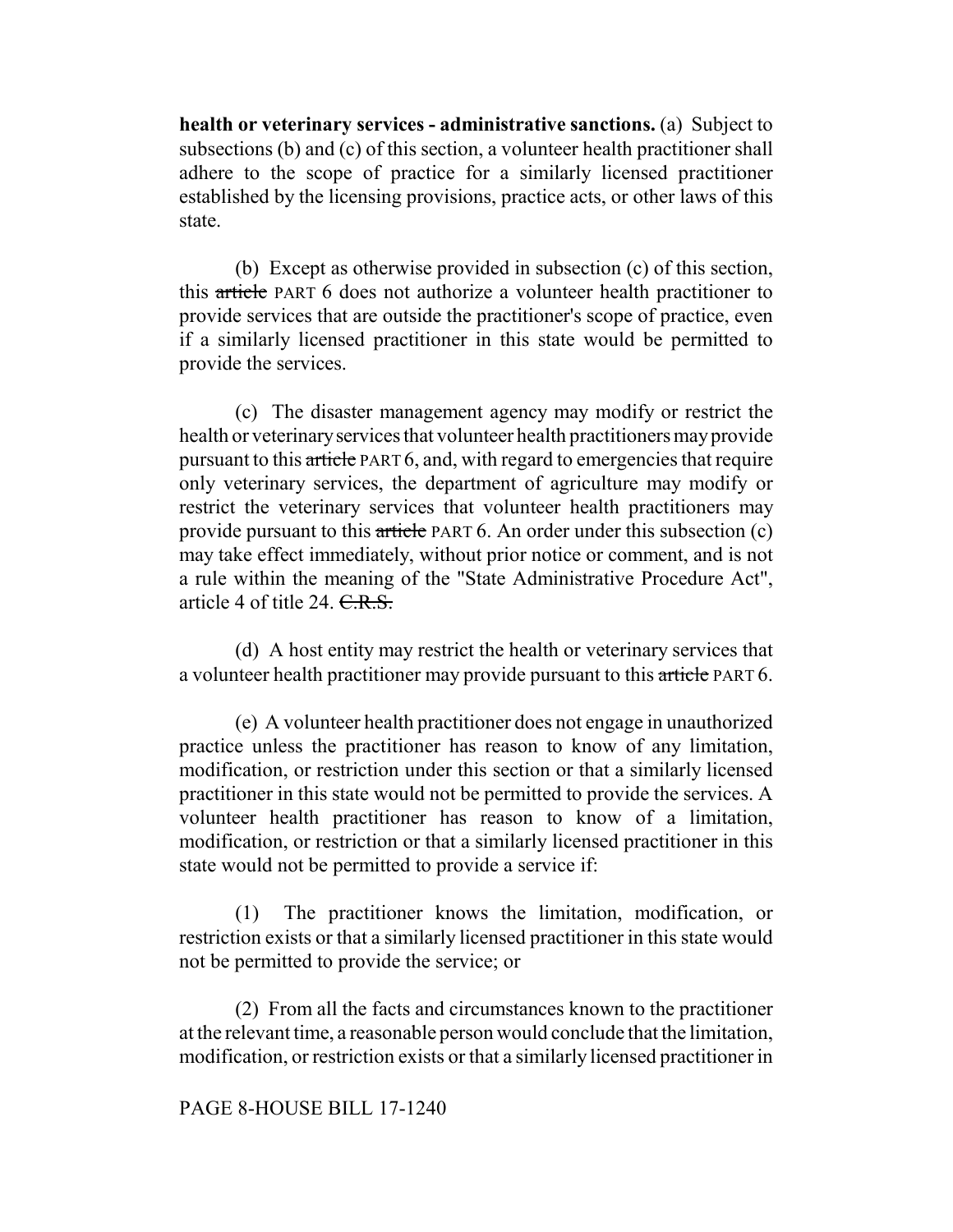this state would not be permitted to provide the service.

(f) In addition to the authority granted by law of this state other than this article PART 6 to regulate the conduct of health practitioners, a licensing board or other disciplinary authority in this state:

(1) May impose administrative sanctions upon a health practitioner licensed in this state for conduct outside of this state in response to an out-of-state emergency;

(2) May impose administrative sanctions upon a practitioner not licensed in this state for conduct in this state in response to an in-state emergency; and

(3) Shall report any administrative sanctions imposed upon a practitioner licensed in another state to the appropriate licensing board or other disciplinary authority in any other state in which the practitioner is known to be licensed.

(g) In determining whether to impose administrative sanctions under subsection (f) of this section, a licensing board or other disciplinary authority shall consider the circumstances in which the conduct took place, including any exigent circumstances, and the practitioner's scope of practice, education, training, experience, and specialized skill.

**25-1.5-609. [Formerly 12-29.3-109] Relation to other laws.** (a) This article PART 6 does not limit rights, privileges, or immunities provided to volunteer health practitioners by laws other than this article PART 6. Except as otherwise provided in subsection (b) of this section, this article PART 6 does not affect requirements for the use of health practitioners pursuant to the emergency management assistance compact.

(b) The office of emergency management created in section 24-33.5-705, C.R.S., pursuant to the emergency management assistance compact, may incorporate into the emergency forces of this state volunteer health practitioners who are not officers or employees of this state, a political subdivision of this state, or a municipality or other local government within this state.

**25-1.5-610. [Formerly 12-29.3-110] Rules.** The executive director

## PAGE 9-HOUSE BILL 17-1240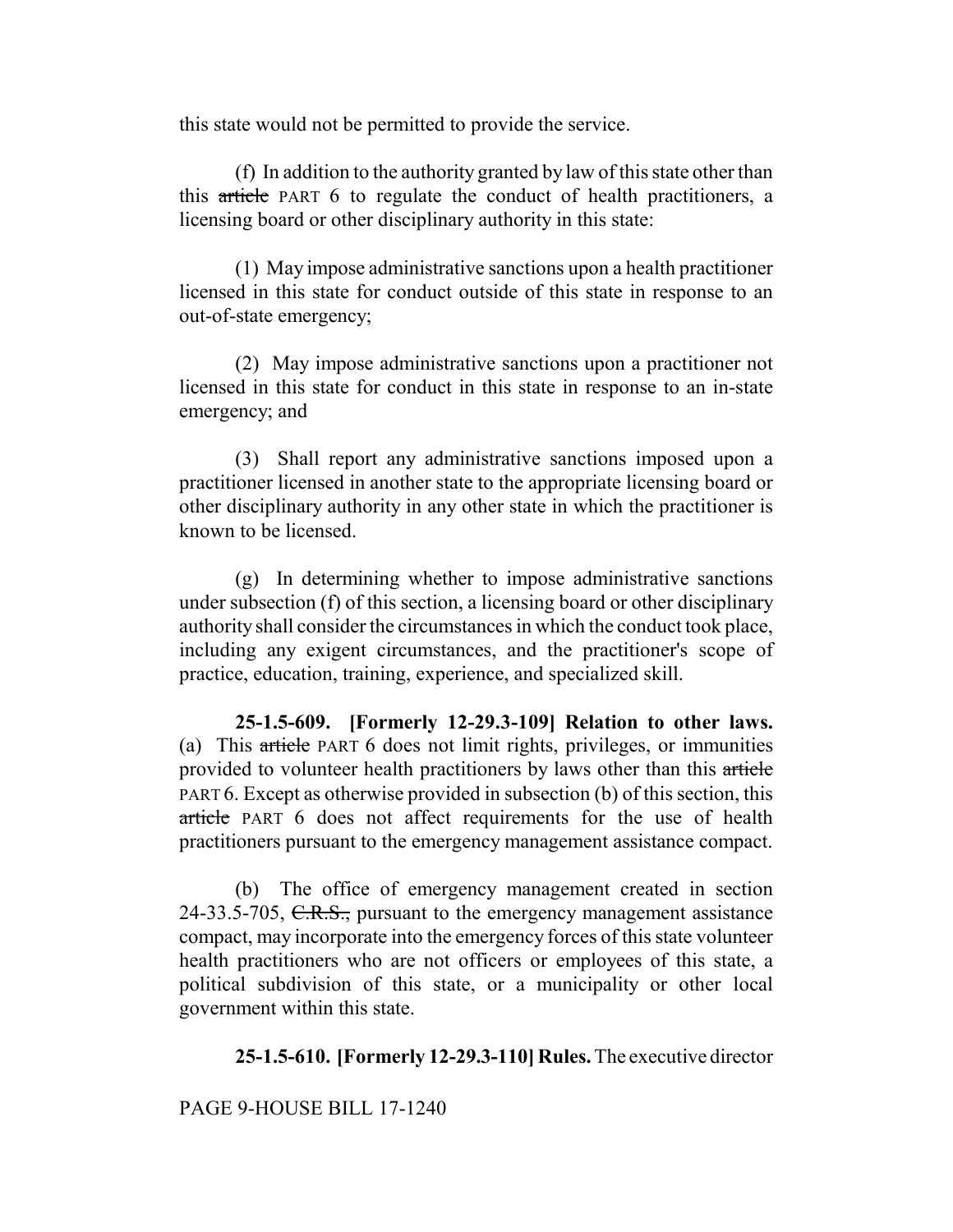of the department of public health and environment may promulgate rules to implement this article PART 6. In doing so, the executive director shall consult with and consider the recommendations of the department of agriculture with regard to veterinary services and the entity established to coordinate the implementation of the emergency management assistance compact and shall also consult with and consider rules promulgated by similarly empowered agencies in other states to promote uniformity of application of this article PART 6 and make the emergency response systems in the various states reasonably compatible.

**25-1.5-611. [Formerly 12-29.3-111] Civil liability for volunteer health practitioners - vicarious liability.** A volunteer health practitioner's immunity from civil liability may be affected by section 13-21-115.5. C.R.S.

**25-1.5-612. [Formerly 12-29.3-112] Workers' compensation coverage.** (Reserved)

**25-1.5-613. [Formerly 12-29.3-113] Uniformity of application** and construction. In applying and construing this article PART 6, consideration must be given to the need to promote uniformity of the law with respect to its subject matter among states that enact it.

**SECTION 2.** In Colorado Revised Statutes, **add with amended and relocated provisions** article 48 to title 25 as follows:

### **ARTICLE 48 Cancer Cure Control**

**25-48-101. [Formerly 12-30-101] Definitions.** As used in this article ARTICLE 48, unless the context otherwise requires:

(1) "Cancer" means all malignant neoplasms regardless of the tissue of origin including malignant lymphoma and leukemia.

### (2) Repealed.

(3) (2) "Department" means the department of public health and environment.

#### PAGE 10-HOUSE BILL 17-1240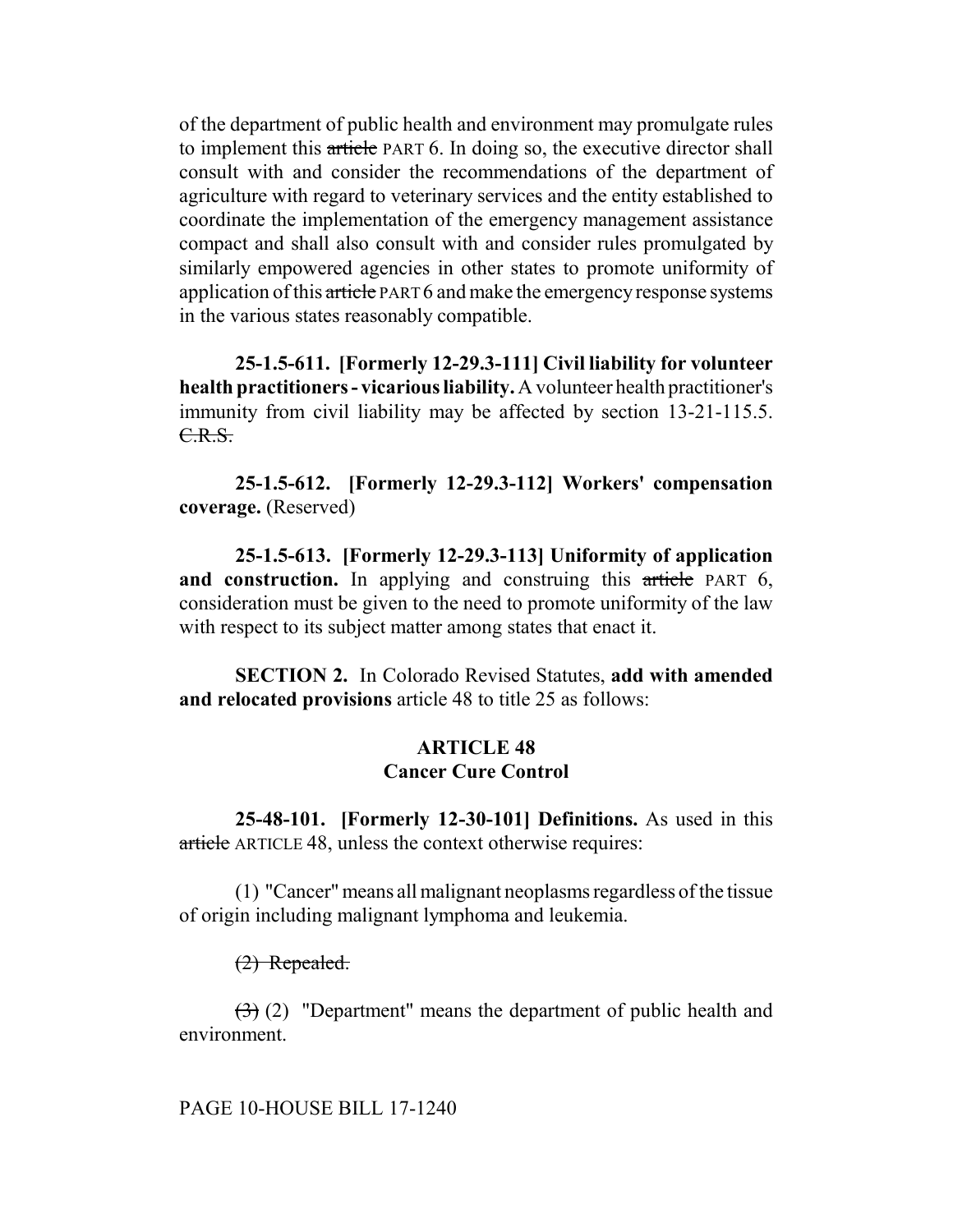(4) (3) "Licensed dentist" means a person licensed to practice dentistry under article 35 of this title TITLE 12 by the Colorado dental board or its successor.

(5) (4) "Licensed physician or osteopath" means a person licensed to practice medicine under article 36 of this title TITLE 12 by the Colorado medical board or its successor.

**25-48-102. [Formerly 12-30-102] Application of article.** The provisions of this article ARTICLE 48 shall not be construed in any manner to authorize any licensed physician, osteopath, or dentist to practice medicine or dentistry beyond the limits imposed by the applicable statutes of the state.

**25-48-103. [Formerly 12-30-103] Powers and duties of department.** (1) The department shall:

(a) Prescribe reasonable rules and regulations with respect to the administration of this article ARTICLE 48;

(b) Investigate violations of the provisions of this article ARTICLE 48 and report such THE violations to the appropriate enforcement authority;

(c) Secure the investigation and testing of the content, method of preparation, efficacy, or use of drugs, medicines, compounds, or devices, held out by any individual, person, firm, association, or other entity in the state as of value in the diagnosis, treatment, or cure of cancer, prescribe reasonable regulations with respect to such THE investigation and testing, and make findings of fact and recommendations upon completion of any such investigation and testing;

(d) Hold hearings in respect to the investigations made under the provisions of paragraph (c) of this subsection  $(1)$  SUBSECTION  $(1)(c)$  OF THIS SECTION, and subpoena witnesses and documents. Prior to issuance of a cease-and-desist order under section  $12-30-108$  25-48-107, a hearing shall be held by the department. The person furnishing a sample under section  $12-30-104$  25-48-104 shall be given due notice of such THE hearing and an opportunity to be heard.

(e) Contract with independent scientific consultants for specialized

### PAGE 11-HOUSE BILL 17-1240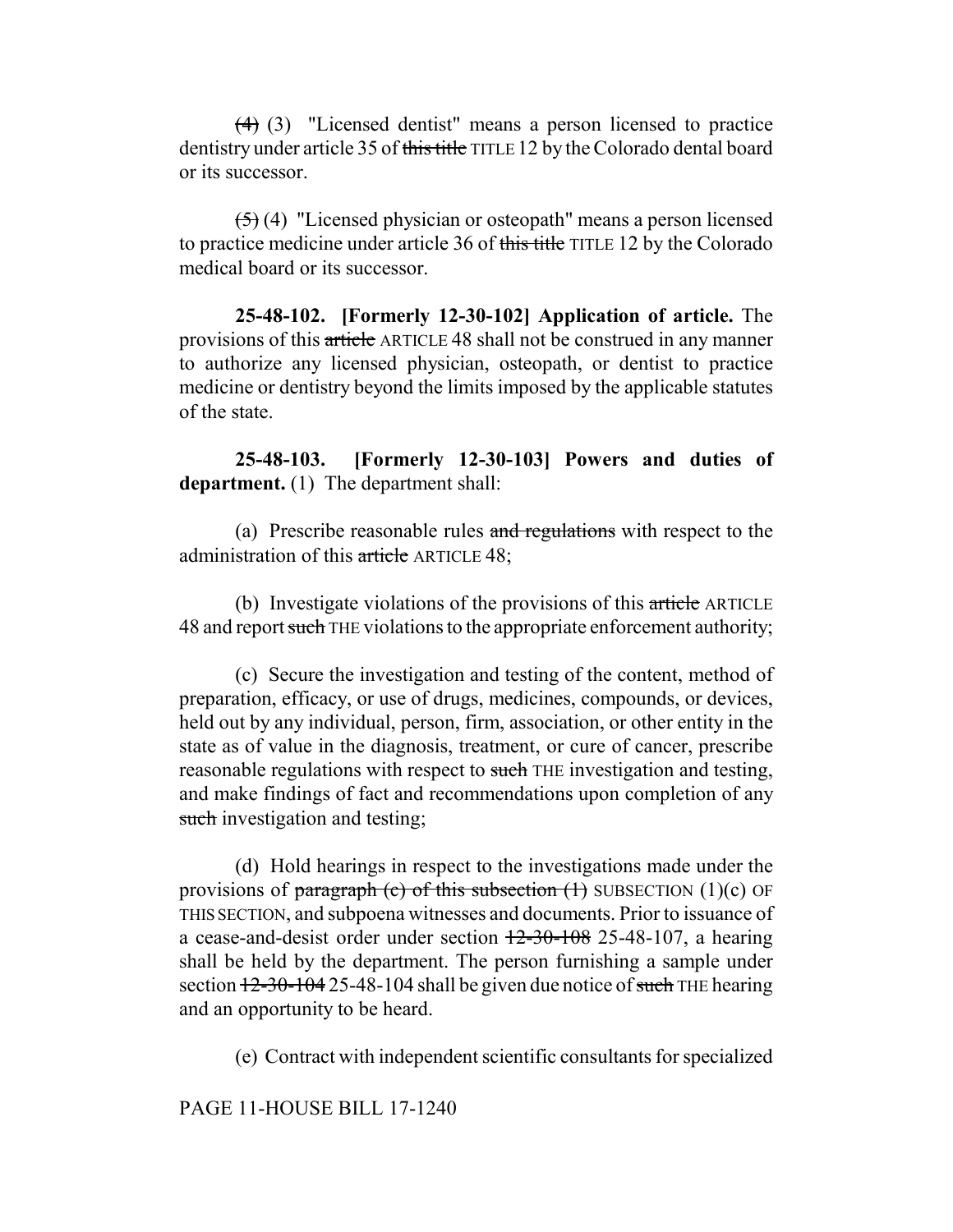services and advice.

(2) Repealed.

**25-48-104. [Formerly 12-30-104] Investigation by department.** On written request by the department, delivered personally or by mail, any individual, person, firm, association, or other entity which THAT holds out either expressly or impliedly any drug, medicine, compound, or device as being of a value in the diagnosis, treatment, alleviation, or cure of cancer, shall furnish the department with such A sample as the department may deem necessary for adequate testing of any such THE drug, medicine, compound, or device and shall specify the formula of any drug or compound and name all ingredients by their common or usual names, and, upon like request by the department, shall furnish such further necessary information as it may request as to the composition and method of preparation of and the manner in which any such THE drug, compound, or device is of value in diagnosis, treatment, alleviation, or cure of cancer.

**25-48-105. [Formerly 12-30-106] Failure to comply with request of department.** (1) If there is failure to either provide the sample, disclose the formula, or name the ingredients as required by this article ARTICLE 48, it shall be conclusively presumed that the drug, medicine, compound, or device which THAT is the subject of the department's request has no value in the diagnosis, treatment, alleviation, or cure of cancer.

(2) Any individual, person, firm, association, or other entity that fails to comply with any of the provisions of this article ARTICLE 48, or with any order of the department validly issued under this article ARTICLE 48, is guilty of a misdemeanor and, upon conviction thereof, shall be punished as provided in section 18-1.3-505. C.R.S.

**25-48-106. [Formerly 12-30-107] Unlawful acts.** (1) It is a misdemeanor for an individual, person, firm, association, or other entity, other than a licensed physician, licensed advanced practice nurse within his or her scope of practice, licensed osteopath, or licensed dentist to diagnose, treat, or prescribe for the treatment of cancer or to hold himself or herself out to any person as being able to cure, diagnose, treat, or prescribe for the treatment of the disease of cancer. A licensed chiropractor shall not treat cancer or prescribe for the treatment of cancer. Such A chiropractor may treat any person for human ailments within the scope of his or her license

PAGE 12-HOUSE BILL 17-1240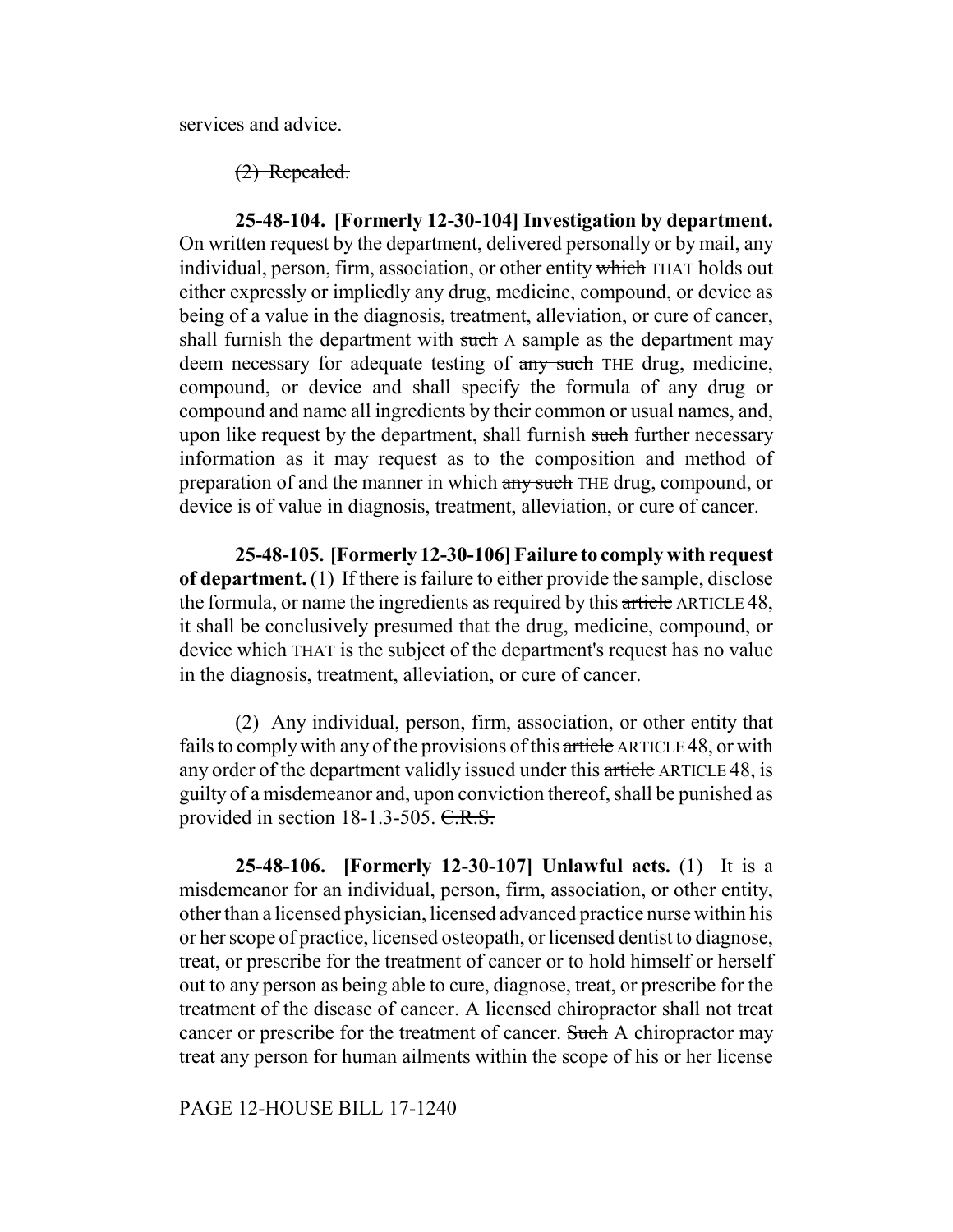even though the person has or may have cancer at the time, but if a chiropractor knows or has reason to believe that any patient has or may have cancer, he or she must refer the patient to a medical doctor or an osteopath.

(2) It is a misdemeanor for any individual, person, firm, association, or other entity willfully and falsely to represent a device, substance, or treatment as being of a value in the treatment, alleviation, or cure of cancer. Nothing in this section shall abridge the existent rights of the press. Any person who is convicted of a third or any subsequent violation of this article ARTICLE 48 commits a class 6 felony and shall be punished as provided in section 18-1.3-401. C.R.S.

**25-48-107. [Formerly 12-30-108] Findings - cease-and-desist order.** (1) Following an investigation or testing of the content or composition of any drug, medicine, compound, or device held out either expressly or impliedly by any individual, person, firm, association, or other entity to be of value in the diagnosis, treatment, alleviation, or cure of cancer and after a hearing as provided in section  $12-30-103$  25-48-103, the department may direct that any such individual, person, firm, association, or other entity shall cease and desist any further holding out, either expressly or impliedly, that any such drug, medicine, compound, or device, or any substantially similar drug, medicine, compound, or device, is of value in the diagnosis or treatment of cancer.

(2) In the investigation or testing required by this article ARTICLE 48 to determine the value or lack of value of any drug, medicine, compound, or device in the diagnosis, treatment, or cure of cancer, the department, as it deems necessary or advisable, shall utilize the facilities and findings of its own laboratories or other appropriate laboratories, clinics, hospitals, and nonprofit cancer research institutes recognized by the national cancer institute within this state or the facilities and findings of the federal government or of the national cancer institute. The department may arrange, by contract, for investigation by and submission to it of findings, conclusions, or opinions of trained scientists in the appropriate departments of universities, medical schools, clinics, hospitals, and nonprofit cancer research institutes recognized by the national cancer institute and the submission to it of findings, conclusions, or opinions of other qualified scientists. Prior to the issuance of a cease-and-desist order under this section, the department shall make a written finding of fact based on such

#### PAGE 13-HOUSE BILL 17-1240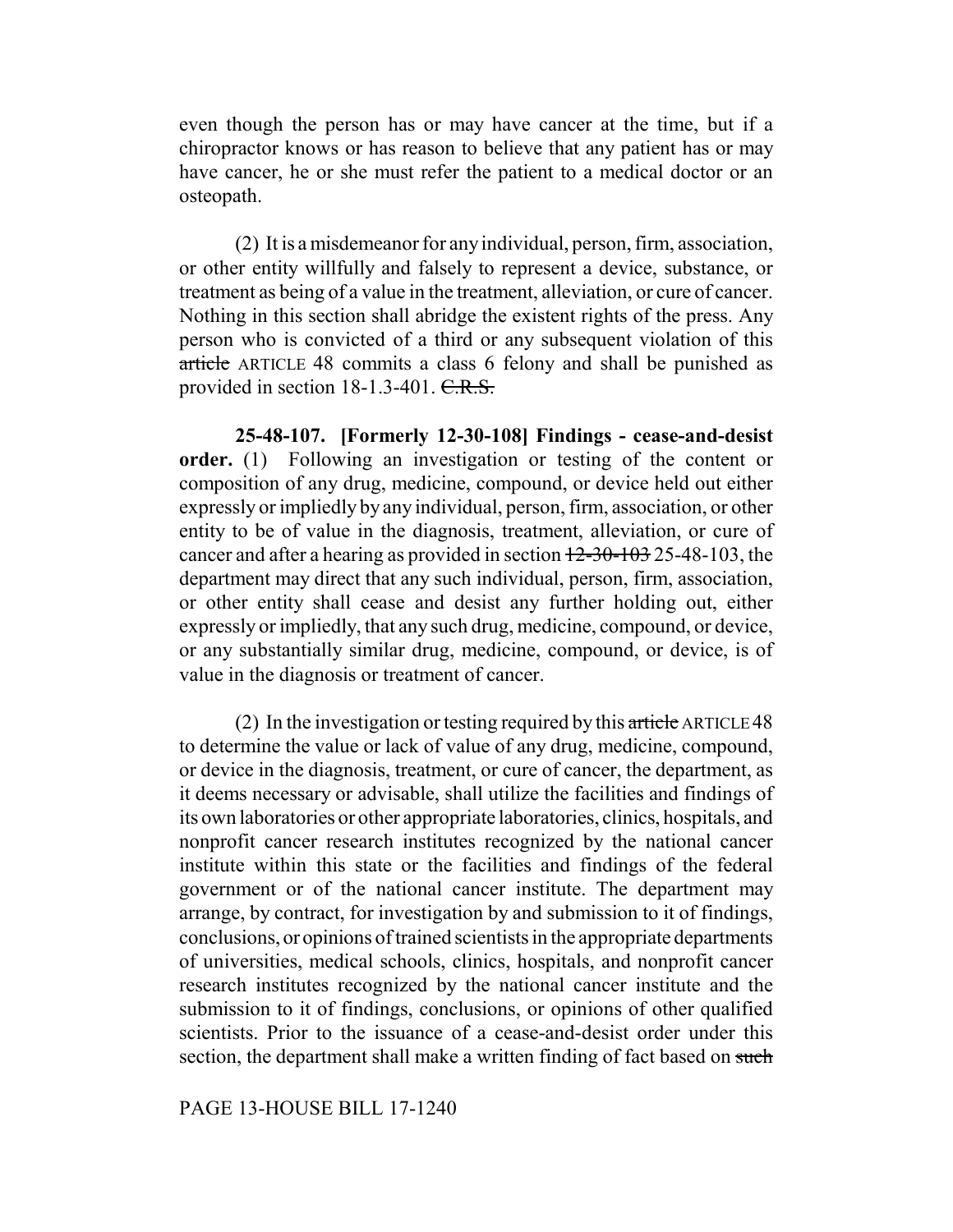THE investigation that the drug, medicine, compound, or device so investigated has been found to be either definitely harmful or of no value in the diagnosis, treatment, alleviation, or cure of cancer, and the department shall be satisfied beyond a reasonable doubt that the written findings of fact are true.

**25-48-108. [Formerly 12-30-109] Injunction.** (1) If an individual, person, firm, association, or other entity, after service upon him, HER, or it of a cease-and-desist order issued by the department under section 12-30-108 25-48-107, persists in prescribing, recommending, or using the drug, medicine, compound, or device described in said THE cease-and-desist order, or a substantially similar drug, medicine, compound, or device, the district court in any county, on application of the department and when satisfied by a preponderance of the evidence that the written findings of fact required of the department by section  $12-30-108$ 25-48-107 are true, may issue an order to show cause why there should not be issued an injunction or other appropriate order restraining such THE individual, person, firm, association, or other entity from holding out either expressly or impliedly such THE drug, medicine, compound, or device, or any substantially similar drug, medicine, compound, or device, as being of a value in the treatment, diagnosis, alleviation, or cure of cancer. After a hearing on such THE order to show cause, an injunction or other appropriate restraining order may be issued.

(2) Any person against whom an injunction has been issued, under subsection (1) of this section, may not undertake to use in the diagnosis, treatment, or cure of cancer any new, experimental, untested, or secret drug, medicine, compound, or device without first submitting it to the department for investigation and testing.

**25-48-109. [Formerly 12-30-110] Investigation by executive** director. (1) The executive director shall investigate possible violations of this article ARTICLE 48 and report violations to the appropriate enforcement authority.

(2) County or district health officers, district attorneys, and the attorney general shall cooperate with the executive director in the enforcement of this article ARTICLE 48.

### **25-48-110. [Formerly 12-30-111] Reports of investigation.** The

### PAGE 14-HOUSE BILL 17-1240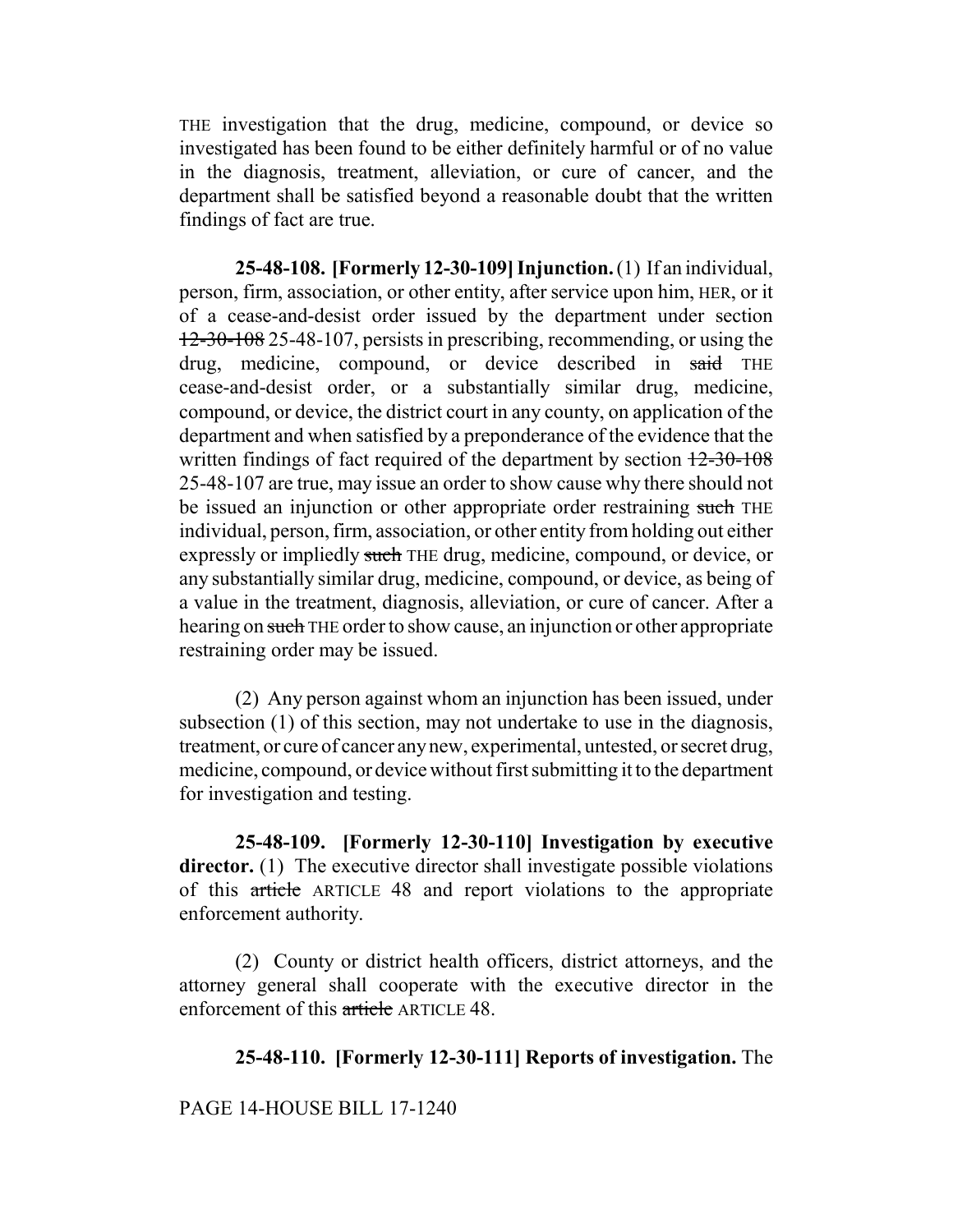department, in accordance with the provisions of section 24-1-136,  $C.R.S.,$ may publish reports based on its investigation or testing of any drug, medicine, compound, or device prescribed, recommended, or used by any individual, person, firm, association, or other entity; and, when the use of any drug, medicine, compound, or device constitutes an imminent danger to health or a gross deception of the public, the department may take appropriate steps to publicize the same.

**25-48-111. [Formerly 12-30-112] Investigation not an endorsement.** The investigation or testing of any product shall not be deemed to imply or indicate any endorsement of the qualifications or value of any such THE product. No person shall make any representation that investigation or testing under this article ARTICLE 48 constitutes any approval or endorsement of his, HER, or its activities by the department. The investigation or testing of any product shall not be deemed to imply or indicate that such THE product is useless or harmful, and during testing no person shall make any representation, except to the department, that the product under test is discredited or that it has been found useless or harmful.

**25-48-112. [Formerly 12-30-113] Exceptions.** (1) This article ARTICLE 48 shall not apply to the use of any drug, medicine, compound, or device intended solely for legitimate and bona fide investigational purposes by experts qualified by scientific training and experience to investigate the safety and therapeutic value thereof unless the department finds that such THE drug, medicine, compound, or device is being used in diagnosis or treatment for compensation and profit.

(2) The provisions of this article ARTICLE 48 shall not apply to any person who depends exclusively upon prayer for healing in accordance with the teachings of a bona fide religious sect, denomination, or organization, nor practitioner thereof.

(3) The provisions of this article ARTICLE 48 shall except any drug which THAT is being clinically investigated as a cure, treatment, or as an aid to the diagnosis of cancer according to the regulations of the "Federal Food, Drug, and Cosmetic Act".

(4) (a) (I) The provisions of this article ARTICLE 48 shall not apply to the compound known as laetrile when manufactured in Colorado and

### PAGE 15-HOUSE BILL 17-1240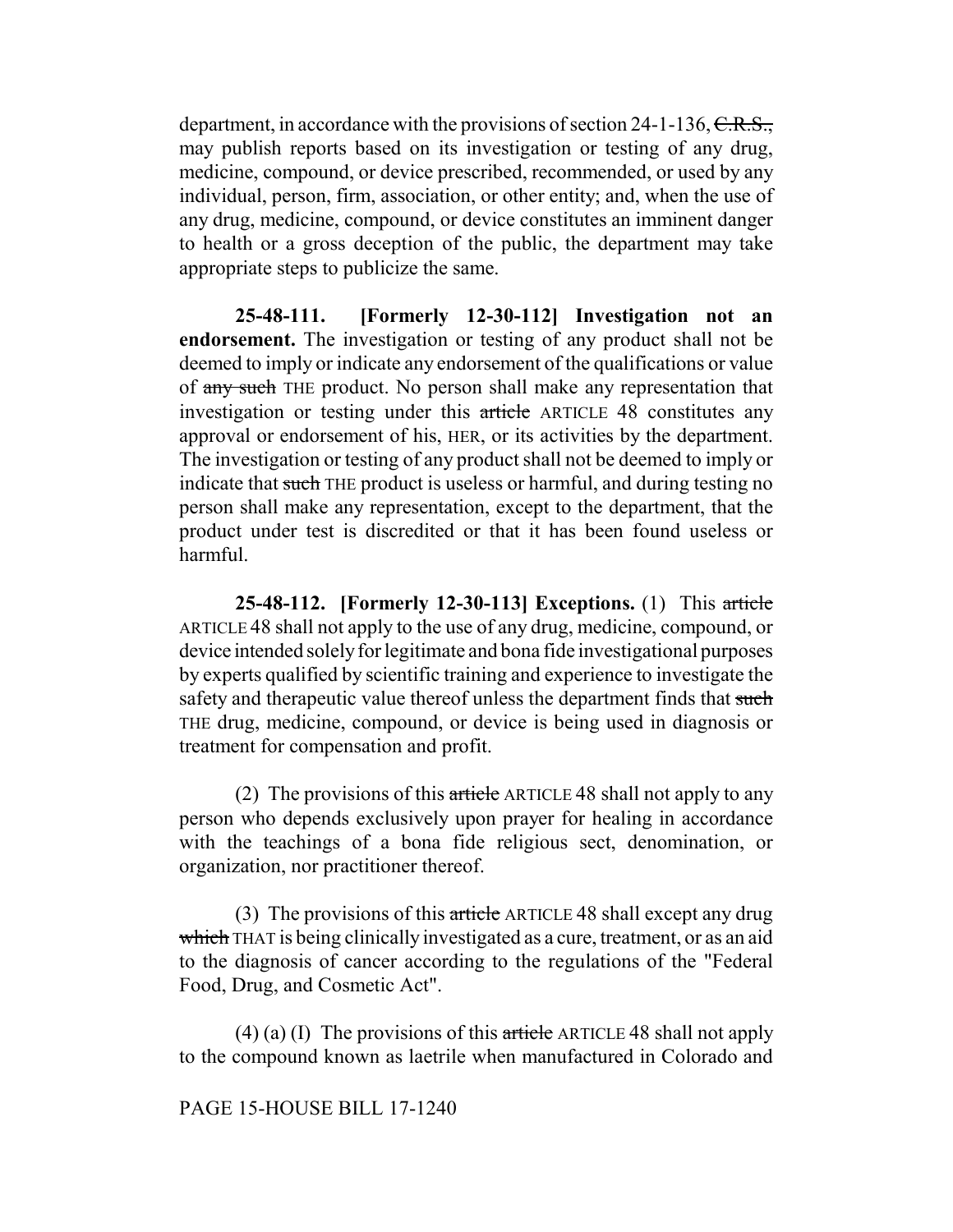prescribed by a licensed physician after fully disclosing to his OR HER patient the known adverse effects and reactions and the known reliability or unreliability in cancer treatment of such THE compound.

(II) In prescribing the use of laetrile, the licensed physician shall do so only upon a request by the patient.

(III) In complying with a patient's request concerning the use of laetrile, a licensed physician, pharmacist, hospital, or health care facility shall be immune from any civil or criminal liability for prescribing or administering laetrile as provided for in this subsection (4), but nothing in this subparagraph  $(HH)$  SUBSECTION  $(4)(a)(III)$  shall preclude any cause of action brought by a patient against a licensed physician, pharmacist, hospital, or health care facility which THAT does not arise from the prescription or administration of laetrile in accordance with the provisions of this subsection (4).

(b) It is the intent of the general assembly that the exception granted by this subsection (4) does not constitute an endorsement of the use of laetrile nor does it in any way encourage its use.

**SECTION 3. Repeal of relocated provisions in this act.** In Colorado Revised Statutes, **repeal** articles 29.3 and 30 of title 12.

**SECTION 4. Act subject to petition - effective date.** This act takes effect at 12:01 a.m. on the day following the expiration of the ninety-day period after final adjournment of the general assembly (August 9, 2017, if adjournment sine die is on May 10, 2017); except that, if a referendum petition is filed pursuant to section 1 (3) of article V of the state constitution against this act or an item, section, or part of this act within such period, then the act, item, section, or part will not take effect unless